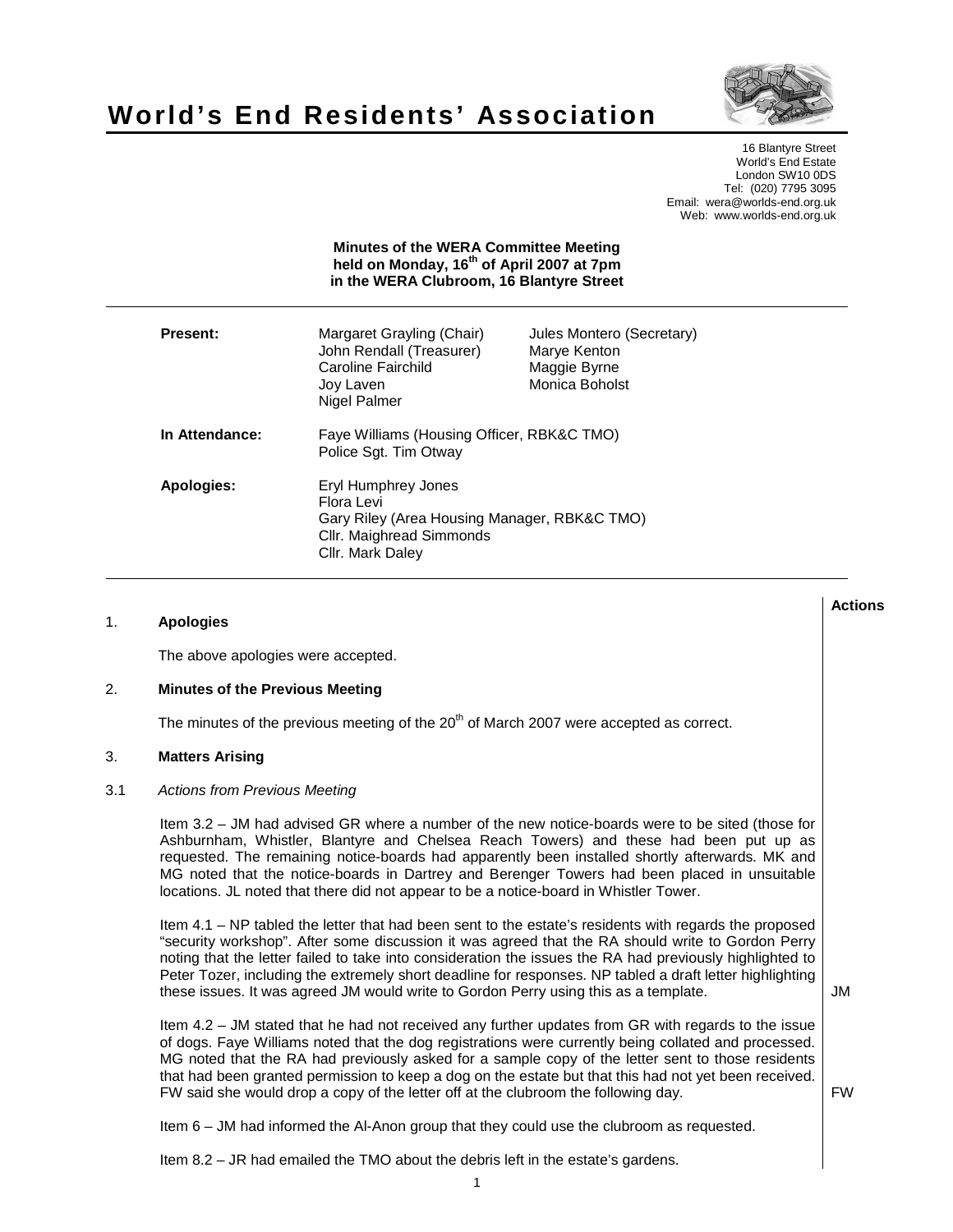### 3.2 Matters Arising

FW noted that the TMO had received at least 15 applications from residents seeking permission to keep a dog on the estate. FW then tabled a notice with regards to dog fouling in communal areas that was to be placed in the estate's notice-boards. There was a general feeling that tenancy and leasehold conditions with regards to the keeping of animals were not being enforced by the TMO and that the majority of residents were, as a result, paying to repair the damage caused to communal areas by the dogs of a small minority. Several members noted that whilst the problems with dogs were long-standing, that they were also clearly getting worse and the TMO's inaction was allowing the situation to deteriorate further. Members also considered the TMO's recently issued "dogs policy" both insufficient and unsuitable for an estate like World's End. FW suggested that the RA contact the TMO Board to have the dog policy amended.

Several members queried whether the TMO was dealing with the problem of scooters being taken up into the building. There was concern that the keeping of scooters within the building might compromise the estate's buildings insurance and that the TMO needed to take immediate action if this was the case. Sgt. Otway described a number of actions that had been taken against anti-social scooter owners in and around the estate. It was noted that a proposal to use the vacant space underneath Berenger Walk, beyond the Blantyre Centre, for a "bike workshop" had been proposed by JR, with the support of Committee members, to the TMO.

It was noted that the RA had received a number of complaints with regards to groups loitering in the estate's gardens late at night. FW stated that action was being taken.

Sgt. Otway stated that he expected the new Police office on the Piazza to be handed over by the end of the week and expected it to be up and running within four weeks once this had happened. He was also investigating whether the new office might provide a suitable venue for regular Police surgeries.

JM told the meeting that he had provided Ian Twyford with a number of possible dates on which a meeting with the TMO to discuss the recent no-confidence proposals could be held. Ian had indicated that he was available on the evening of the 23<sup>rd</sup> of April but that Gordon Perry was not. It was agreed that it was essential that Gordon Perry attend and JM was instructed to propose further dates.

JM

## 4. **Area Housing Manager's Update**

This item was deferred in GR's absence.

## 5. **Estate Issues**

## 5.1 PCSOs

MK noted that there did not appear to be any PCSOs on the estate on weekends. Sgt. Otway stated that there were PCSOs on the estate at weekends, but that he would investigate why they were not as visible to residents as they should be.

#### 5.2 Crime Statistics

Sgt. Otway tabled a summary of the crime statistics for the estate and briefed the meeting on both the statistics and recent Police activity in the Cremorne Ward.

#### 5.3 Out-of-Hours Customer Call Centre

Several members noted that the out-of-hours customer call centre did not appear to be operational over the Easter holidays. A number of residents had reported that their calls had remained unanswered. JM said that he had reported the matter to the TMO and was awaiting their response.

#### 5.4 Block Entrances

It was noted that the block entrance door to Greaves Tower was broken and had been reported to the TMO on several occasions. Members had been advised by TMO Customer Services that the door was to be repaired "today", but this had not happened. It was noted that the door to Chelsea Reach Tower was also suffering from intermittent problems.